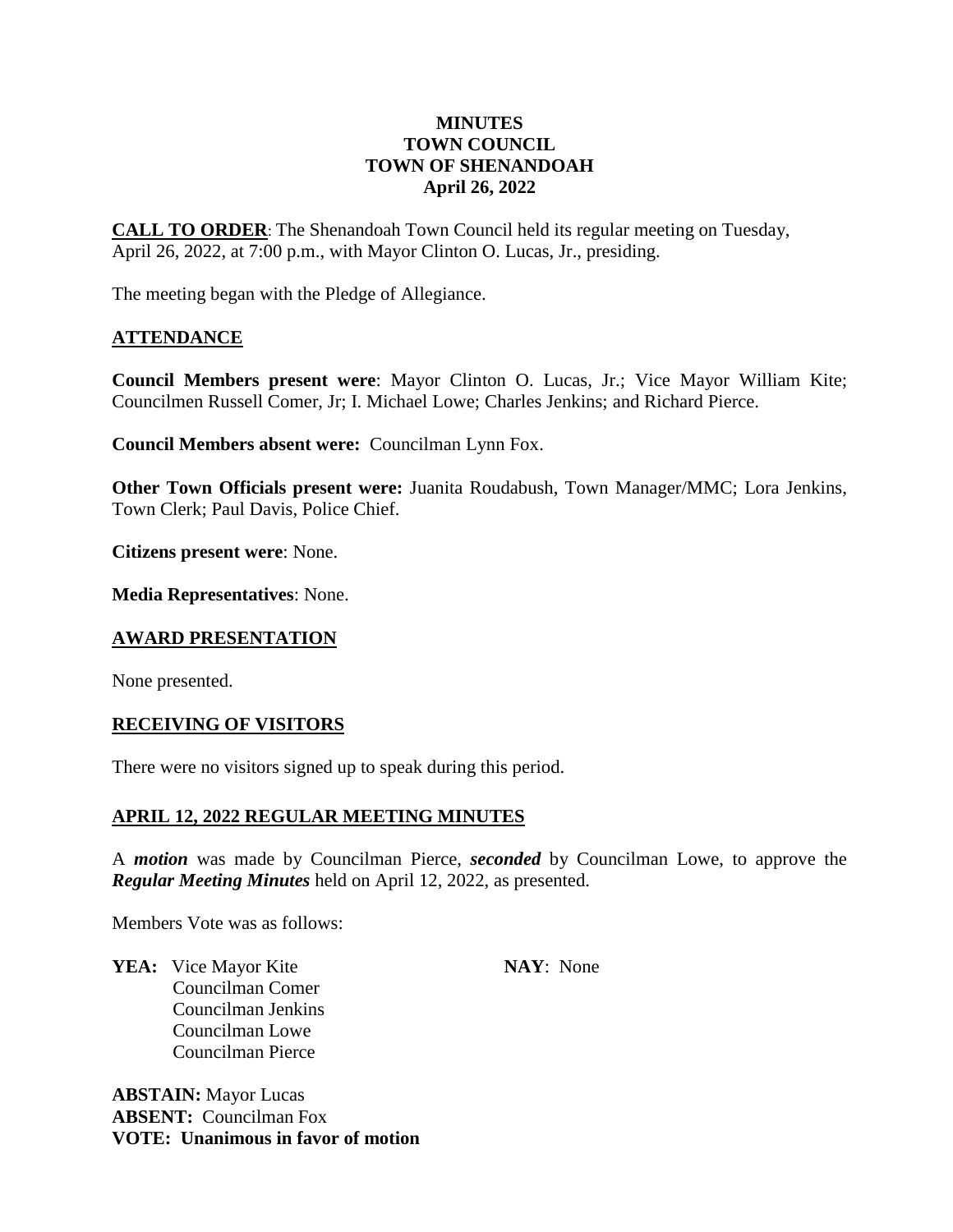#### **APPROVAL OF BILLS**

Councilman Pierce asked why the Town uses tuning forks?

Chief Davis stated the tuning forks are used to calibrate radar every 6 months.

There being no questions, a *motion* was made by Vice Mayor Kite, *seconded* by Councilman Comer, to approve the bills, dated **April 26, 2022**, in the **Combined Accounts Disbursement Warrants #40056 - #40066** in the amount of **\$45,946.39.**

Members Roll Call Vote was as follows:

**YEA:** Vice Mayor Kite **NAY**: None Councilman Comer Councilman Jenkins Councilman Lowe Councilman Pierce

**ABSTAIN:** Mayor Lucas **ABSENT:** Councilman Fox **VOTE: Unanimous in favor of motion**

#### **TREASURER'S REPORT**

There being no questions, a *motion* was made by Councilman Comer, *seconded* by Councilman Lowe, to approve the April 26, 2022 Treasurer's report, submitted by Treasurer Cindy Breeden, in the amount of \$2,420,536.77, as presented.

Members Vote was as follows:

**YEA:** Vice Mayor Kite **NAY**: None Councilman Comer Councilman Jenkins Councilman Lowe Councilman Pierce

**ABSTAIN:** Mayor Lucas **ABSENT:** Councilman Fox **VOTE: Unanimous in favor of motion**

#### **CORRESPONDENCE**

**#1 –** Mayor Lucas and Council received an estimate from Racer's Fire Extinguisher, LLC for installation of 3 fire extinguishers at 507 First Street. Racers also suggested the fire extinguisher in the rear of the gym needed to be serviced. Total price for 3 fire extinguishers, installation,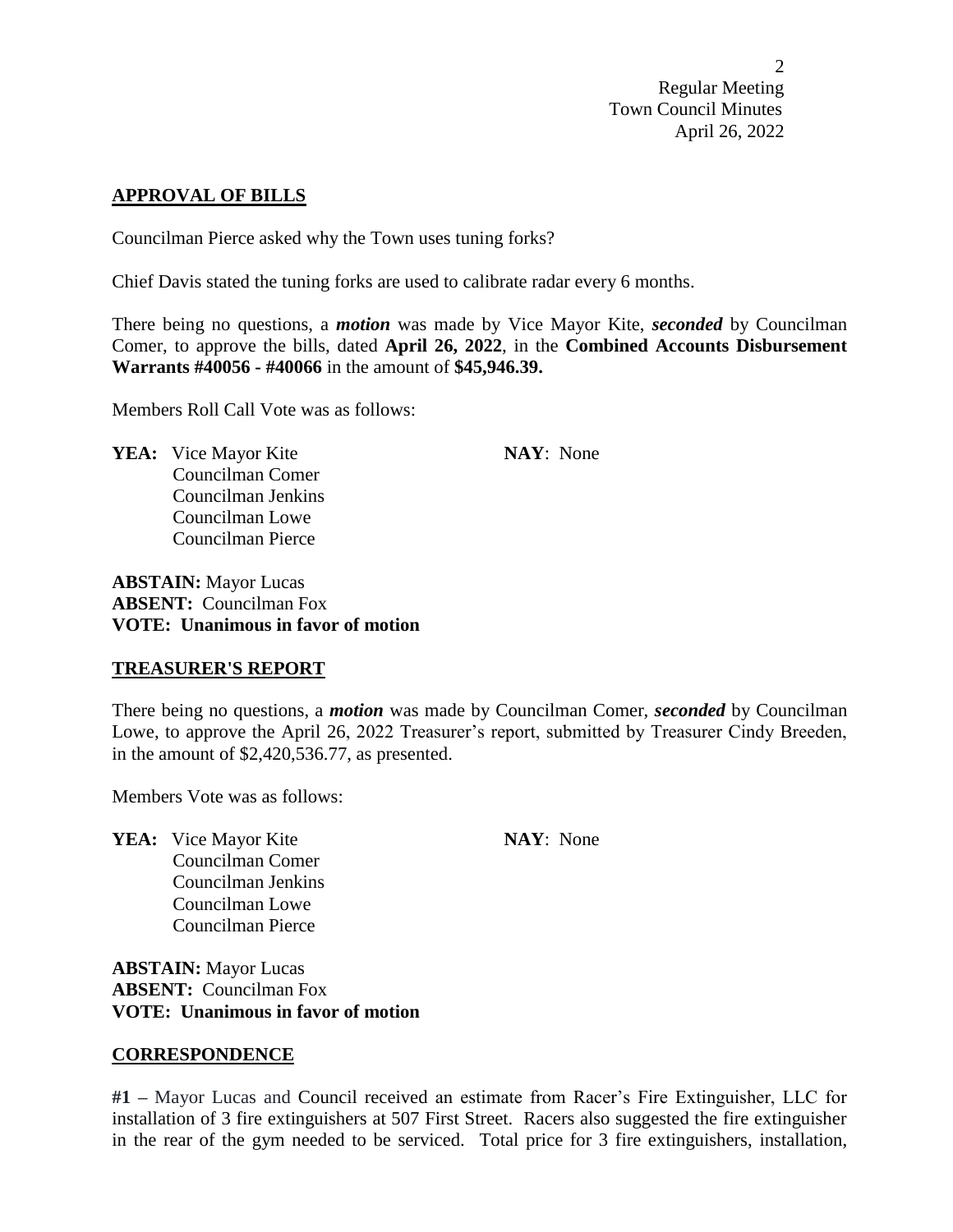shipping, and servicing the existing fire extinguisher in the gym is \$1,620.66.

Councilman Comer stated Racer's will fill the extinguishers if they are ever used, but if the extinguishers were purchased by another company, they may not offer to fill the extinguishers.

There being no questions, a *motion* was made by Councilman Comer, *seconded* by Councilman Pierce, to approve the purchase of 3 fire extinguishers for 507 First Street, installation, shipping and servicing the existing fire extinguisher in the gym in the amount of \$1,620.66. Payment will be from the ARPA funds already budgeted for The Railroad Museum/Welcome Center.

Members Roll Call Vote was as follows:

**YEA:** Vice Mayor Kite **NAY**: None Councilman Comer Councilman Jenkins Councilman Lowe Councilman Pierce

# **ABSTAIN:** Mayor Lucas **ABSENT:** Councilman Fox **VOTE: Unanimous in favor of motion**

**#2 –** Mayor Lucas and Council received a flyer about the Discovery Hike taking place in Big Gem Park on the Clinton Lucas, Jr. Trail on May 21 from 10:00 a.m. – 12:00 p.m. All ages are welcome to join in the hike. The hike will be led by Mara Meisel who is a retired Shenandoah National Park Ranger-Naturalist with 30 years' experience. Ms. Meisel will be pointing out the native and non-native plants and the wildlife along the trail. The Clinton Lucas, Jr. Trail is a 1 mile loop trail and is rocky and uneven with an elevation gain of about 100 feet, so please wear sturdy shoes. Don't forget to bring your sunscreen, bug spray, and binoculars. No pets please.

**#3 –** Mayor Lucas and Council received for the Town of Shenandoah 2022 Memorial Festival Events. May 15<sup>th</sup> is the **Memorial Festival Pageant** at Grove Hill Community Center at 11:00 a.m. May 27<sup>th</sup> has two events: the **Cruz-in** on First Street from 6:00 p.m.-9:00 p.m. and the **Flag Retirement Ceremony** by Boy Scout Troop 8 at Veterans Park from 7:00 p.m.-8:30 p.m. On May 28<sup>th</sup> events include: a **Yard and Bake Sale** at the Shenandoah Pentecostal Holiness Church from 8:00 a.m. to 1:00 p.m., the **Memorial Service** led by Mayor Lucas at the Shenandoah VFW from 10:00 a.m.-11:00 a.m., a **Tractor Show** at the Carnival Grounds from 10:00 a.m. to 3:00 p.m. a **Book Sale** at the Shenandoah Community Library from 10:00 a.m. to 2:00 p.m., the **Children's Parade \*new event\*** at the River Park at 1:00 p.m., a **Memorial Walk \*new event\*** at Big Gem Park at 2:00 p.m., the **Parade** at 4:00 p.m. and the **Car Show** on First Street 6:00 p.m.-9:00 p.m. For more information contact Town Hall (540) 652-8164 or Nancy Karnes (540) 742-1141. For parade entries call Brenda Haggett (540) 742-4081.

Councilman Pierce asked what is the parade route for this year?

Chief Davis stated the lineup will start on Virginia Avenue from Fifth and Eighth Streets, then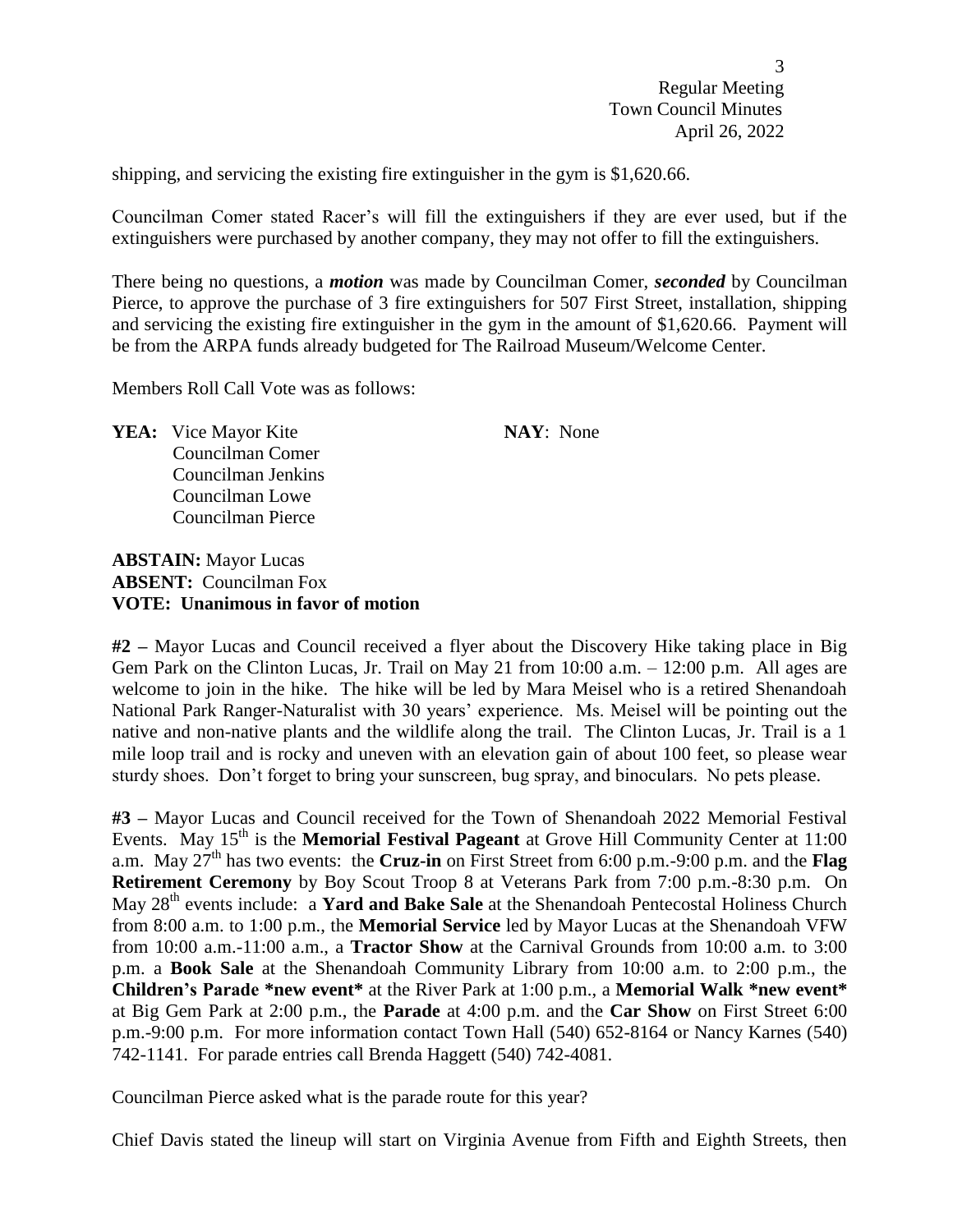turn on Route 340 South towards the traffic light, and then the parade will turn right onto Maryland Avenue, and then turn right onto First Street, and go up Virginia Avenue back up to Route 340.

**#4 –** Mayor Lucas and Council received a Thank You from The Gideons International for the Town's donation in Memory of Larry Daniel.

**#5 –** Mayor Lucas and Council received a flyer about the Job Fair and Workshop sponsored by the Luray-Page County Chamber of Commerce on April 29<sup>th</sup> from 10:00 a.m.-6:00 p.m. at Lord Fairfax Community College (275 College Drive, Luray, VA 22835). For more information contact the Luray-Page County Chamber of Commerce at [events@luraypage.com](mailto:events@luraypage.com) or (540) 743- 3915.

Town Manager stated several Shenandoah businesses will be setup at the Job Fair.

**#6 –** Mayor Lucas and Council received a flyer for the Grand Opening of the Imagination Station (Ralph H. Dean Recreation Park, 625 6<sup>th</sup> Street, Luray, VA 22835) on Saturday May 7<sup>th</sup> at 9:00 a.m. The event is sponsored by Town of Luray Parks and Recreation Department, PACA, and Luray-Page Chamber of Commerce. There will be free cupcakes.

**#7 –** Mayor Lucas and Council received a memo from Personnel Committee Chairman Richard Pierce asking Council to authorize promoting Eric Painter from part-time patrolman to full-time patrolman starting April 27, 2022 with a beginning salary of \$43,000 a year..

There being no questions, a *motion* was made by Councilman Pierce, *seconded* by Vice Mayor Kite, to promote Eric Painter from part-time patrolman to full-time patrolman starting March 14, 2022 with a beginning salary of \$43,000 a year.

Members Roll Call Vote was as follows:

**YEA:** Vice Mayor Kite **NAY**: None Councilman Comer Councilman Jenkins Councilman Lowe Councilman Pierce

**ABSTAIN:** Mayor Lucas **ABSENT:** Councilman Fox **VOTE: Unanimous in favor of motion**

**#8 –** Mayor Lucas and Council received a letter from the Vickie Greene Memorial Foundation about the golf tournament it will be holding on June  $18<sup>th</sup>$  at the Caverns Country Club. Sponsorship for a hole is \$75.00. The golf tournament will raise money to offer a scholarship at Page County High School.

Town Manger stated the budget has a scholastic donation line item, if the Council wishes to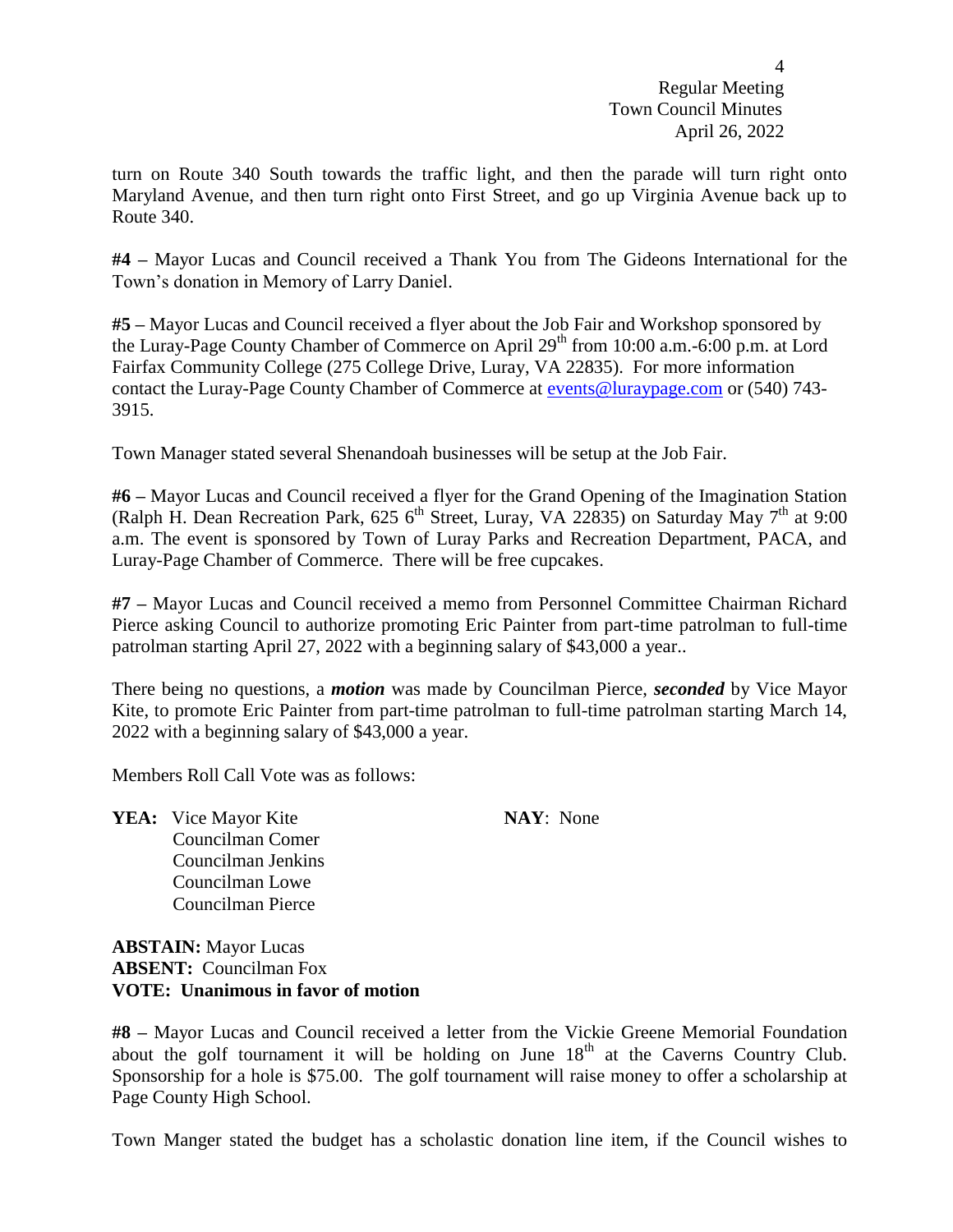$\overline{5}$ Regular Meeting Town Council Minutes April 26, 2022

donate to the Vickie Green Memorial Foundation.

There being no questions, a *motion* was made by Councilman Lowe, *seconded* by Councilman Pierce, to approve \$75 to sponsor a hole at the Vickie Greene Memorial Foundation's Golf Tournament. Payment to be made from the General Fund Scholastic Donations budgeted line item.

Members Vote was as follows:

**YEA:** Vice Mayor Kite **NAY**: None Councilman Comer Councilman Jenkins Councilman Lowe Councilman Pierce

**ABSTAIN:** Mayor Lucas **ABSENT:** Councilman Fox **VOTE: Unanimous in favor of motion**

**#9 –** Mayor Lucas and Council received a memo from Town Manger Roudabush and Treasurer Cindy Breeden explaining the Standard Allowance/Revenue Recovery reporting requirements for ARPA funds. This is an option for localities who received less than \$10,000,000 to simplify reporting to lessen the burden on local governments and the federal government.

Councilman Lowe stated the reporting agency must be overwhelmed.

Town Manager Roudabush stated the Standard Allowance/Revenue Recovery does loosen guidelines to report ARPA funds being used towards Revenue Recovery instead of reporting the use of funds into separate categories, but if Council wishes, the Town could still do the long reporting. The Town will still keep detailed reports of how the funds were allocated.

There being no questions, a *motion* was made by Councilman Lowe, *seconded* by Councilman Comer, to approve the Standard Allowance/Revenue Recovery option for reporting requirements for the American Rescue Plan Act Funds.

Members Roll Call Vote was as follows:

**YEA:** Vice Mayor Kite **NAY**: None Councilman Comer Councilman Jenkins Councilman Lowe Councilman Pierce

**ABSTAIN:** Mayor Lucas **ABSENT:** Councilman Fox **VOTE: Unanimous in favor of motion**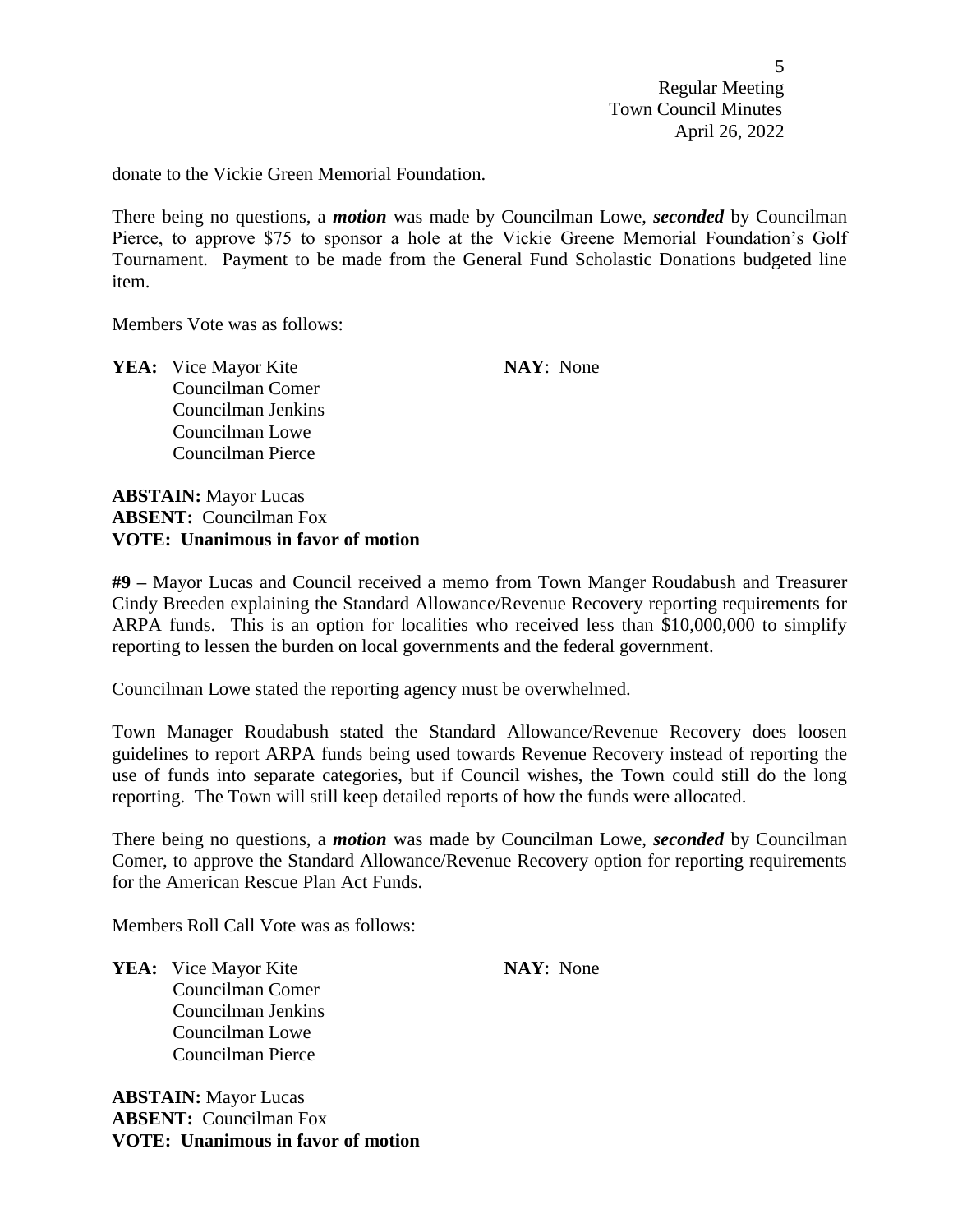# **WATER & SEWER**

(Chairman Kite and Councilmen Jenkins and Lowe)

Councilman Pierce asked how the new well was proceeding?

Town Manager Roudabush stated the Town Attorney is still reviewing the paperwork with the other party's attorney. Once the paperwork is ready, all it needs is signatures. After the paperwork is finished the pump can be installed, and Shenandoah Valley Electric will be notified to start the process for the pump.

Councilman Pierce asked if the Town has its spare pump?

Town Manager Roudabush stated she will check to see if it has been ordered.

Chairman Kite stated he noticed water running on the road around Rudy's Diner.

Councilman Lowe stated it looks like it is a leak because it is coming from the pavement.

### **STREETS & PUBLIC PROPERTY**

(Chairman Kite, Councilmen Comer, Fox, and Lowe)

Councilman Pierce stated there are still cones at Shenvadel Avenue and Fifth Street.

Town Manager Roudabush stated she will check to see if they are still needed there.

Councilman Pierce asked why there was a hole on Shenandoah Avenue near Hunter Lucke's property?

Town Manager Roudabush stated there is a sewer problem on the property owner.

Town Manager Roudabush stated Town Hall Parking Lot has been patched, except for one area. Hensil Good Paving found an area about 12' x 12' near the telephone pole/wall in our lot that is broken up a lot and really should be fixed. Hensil Good Paving said if it is not fixed, the water will just undermine the patch. It would add another \$900 to the cost to fix the 12' x 12' area.

There being no questions, a *motion* was made by Councilman Lowe, *seconded* by Vice Mayor Kite, to approve \$900 for a 12' x 12' asphalt repair by Hensil Good Paving in the Town Hall parking lot. Payment to be made from the Capital Outlay Street Improvement budgeted line item.

Members Roll Call Vote was as follows:

**YEA:** Vice Mayor Kite **NAY**: None Councilman Comer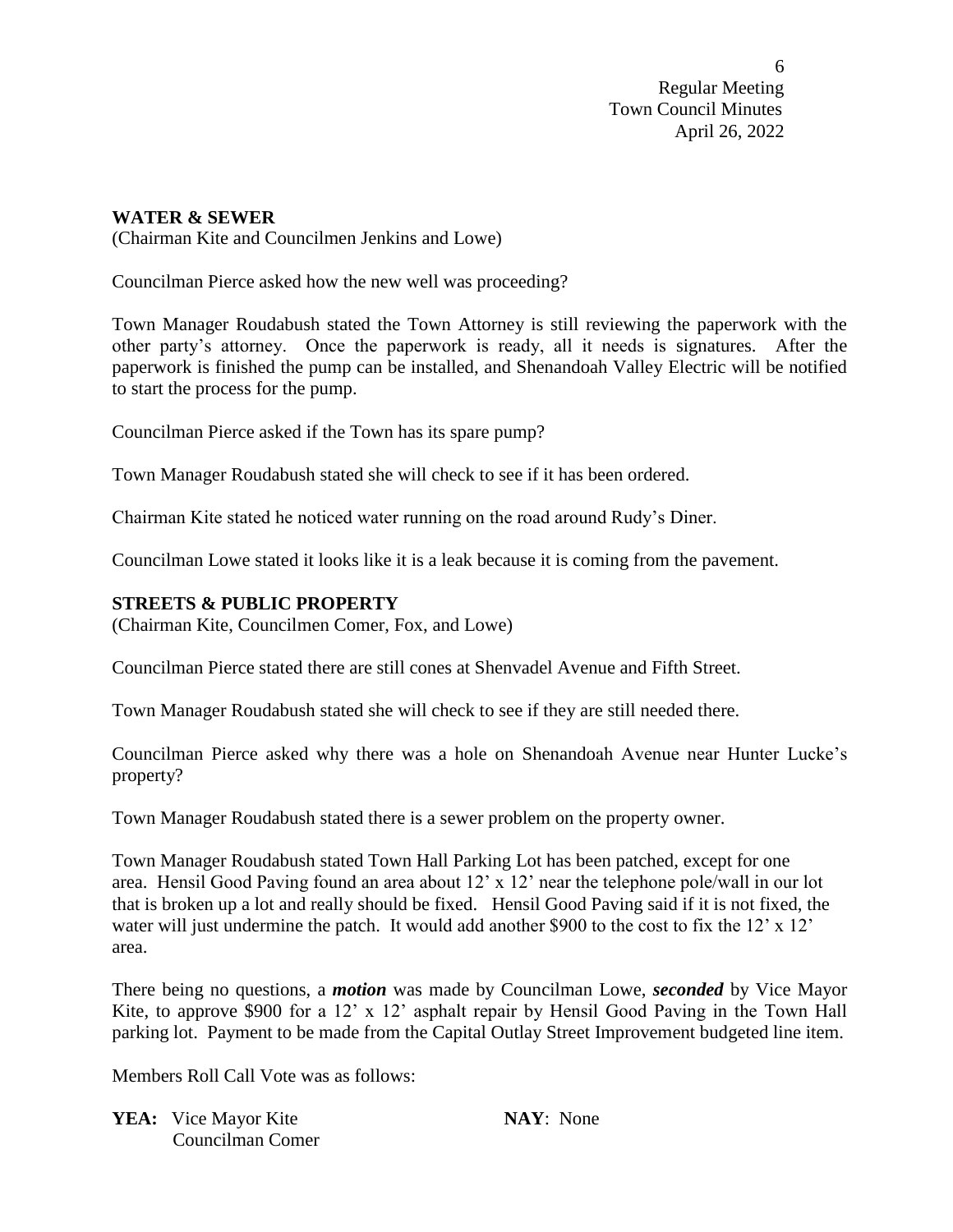Councilman Jenkins Councilman Lowe Councilman Pierce

**ABSTAIN:** Mayor Lucas **ABSENT:** Councilman Fox **VOTE: Unanimous in favor of motion**

# **POLICE, SAFETY, & JUDICIAL**

(Chairman Kite and Councilmen Jenkins and Comer)

Councilman Lowe stated he was glad to see a police officer running radar as speeding is a problem on Route 340 early in the morning.

Other areas of Town will have speed checks too.

### **TAXATION & FINANCE**

(Chairman Pierce and Councilmen Fox and Kite)

There was nothing to report during this period.

## **PARKS & RECREATION**

(Chairman Jenkins and Councilmen Lowe and Pierce)

There was nothing to report during this period.

# **INDUSTRIAL, ECONOMIC DEVELOPMENT & PROCUREMENT**

(Chairman Jenkins and Councilmen Lowe and Pierce)

There was nothing to report during this period.

### **COMMUNITY SERVICE**

(Chairman Kite and Councilmen Jenkins and Pierce)

A *motion* was made by Vice Mayor Kite, *seconded* by Councilman Jenkins, to approve 511 S. Second Street (Keith and Dee Sampson) for a Residential Community Enhancement Award.

Members Vote was as follows:

**YEA:** Vice Mayor Kite **NAY**: None Councilman Comer Councilman Jenkins Councilman Lowe Councilman Pierce

**ABSTAIN:** Mayor Lucas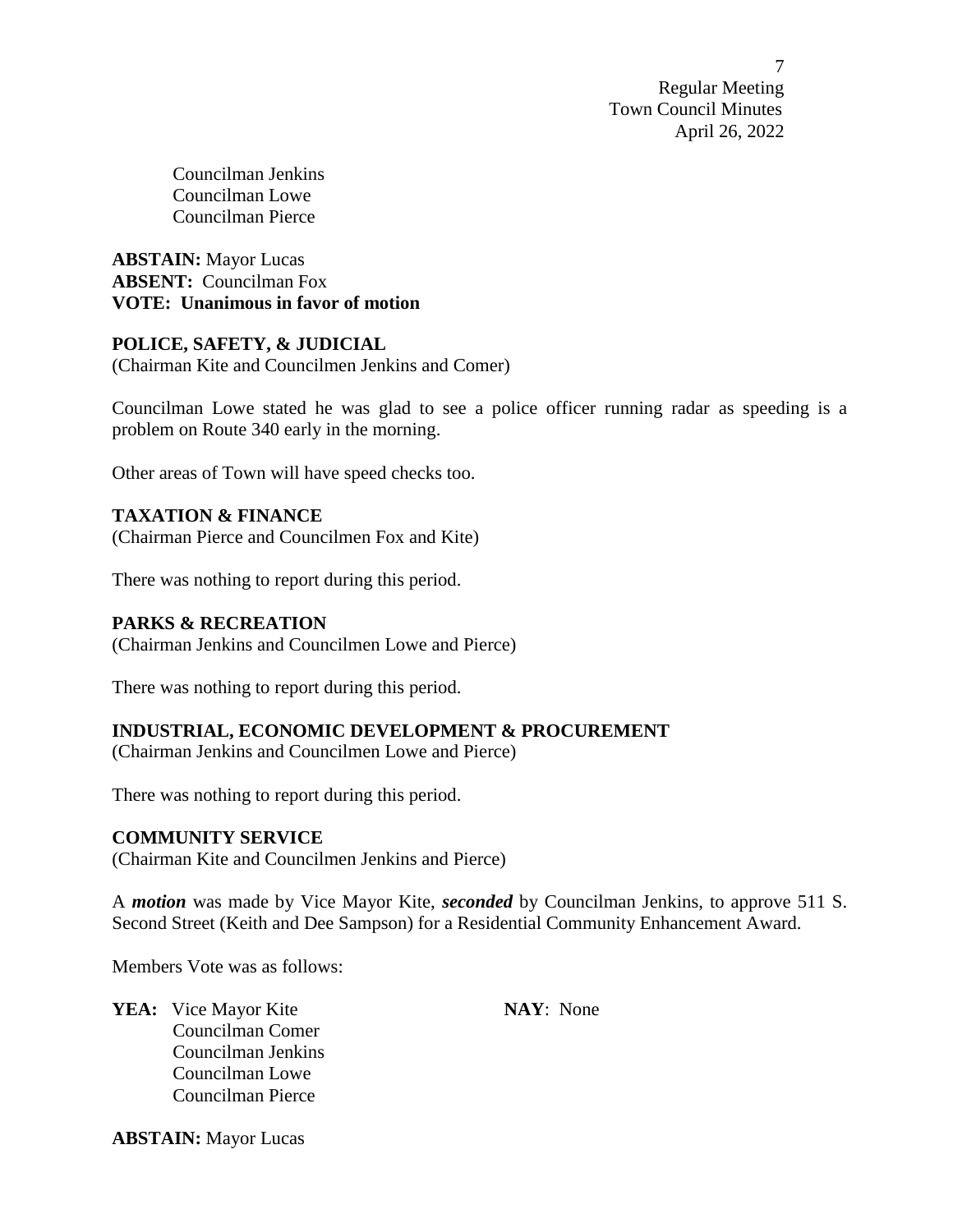# **ABSENT:** Councilman Fox **VOTE: Unanimous in favor of motion**

## **PERSONNEL**

(Chairman Pierce and Councilmen Jenkins and Comer)

Chairman Pierce stated the Town is still down one full time Police Officer.

Chief Davis stated he can interview uncertified applicants, and if an uncertified applicant is a good fit, the Town can hire and send them to the Academy in July.

Councilman Comer asked how the actuarial study for the Enhanced Hazardous Duty Retirement Plan for the Town's Police Officers was proceeding?

Chief Davis said the study was submitted and he is just waiting to hear back.

Councilman Pierce said it may take 60 to 90 days for the study to conclude.

# **UNFINISHED BUSINESS**

There was nothing to report during this period.

# **NEW BUSINESS**

There was nothing to report during this period.

#### **TOWN MANAGER'S REPORT**

Town Manager Roudabush stated Vector Security upgraded the alarms at the Sewer Plant and Wells from 3G to 4G. They had to do the upgrades because the alarms would not work since 3G would be turned off soon. It cost approximately \$300 for each alarm to be upgraded.

# **MAYOR'S REPORT**

Mayor Lucas stated Nathaniel Brewer's Eagle Scout project is awaiting approval from the Boy Scout Council before he can start on the 12' x 20' shelter at Shenandoah Landing & River Park. Anyone wanting to donate materials or volunteer to assist with construction may contact Lee Brewer at (540) 908-1055 or [lee.brewer@us.bosch.com](mailto:lee.brewer@us.bosch.com) or contact Monica Brewer at (540) 742- 1081 or [m\\_brewer073104@yahoo.com.](mailto:m_brewer073104@yahoo.com) Mr. Brewer has received over \$1,000 in monetary donations and a \$500 donation for building materials from Dean Home Center. Rockingham Redi-Mix has agreed to discount the concrete, and Page Meadows has agreed to provide the finishing work on the concrete for free. Once completed, a plaque will be at the shelter listing donors.

# **FOR THE GOOD OF THE TOWN**